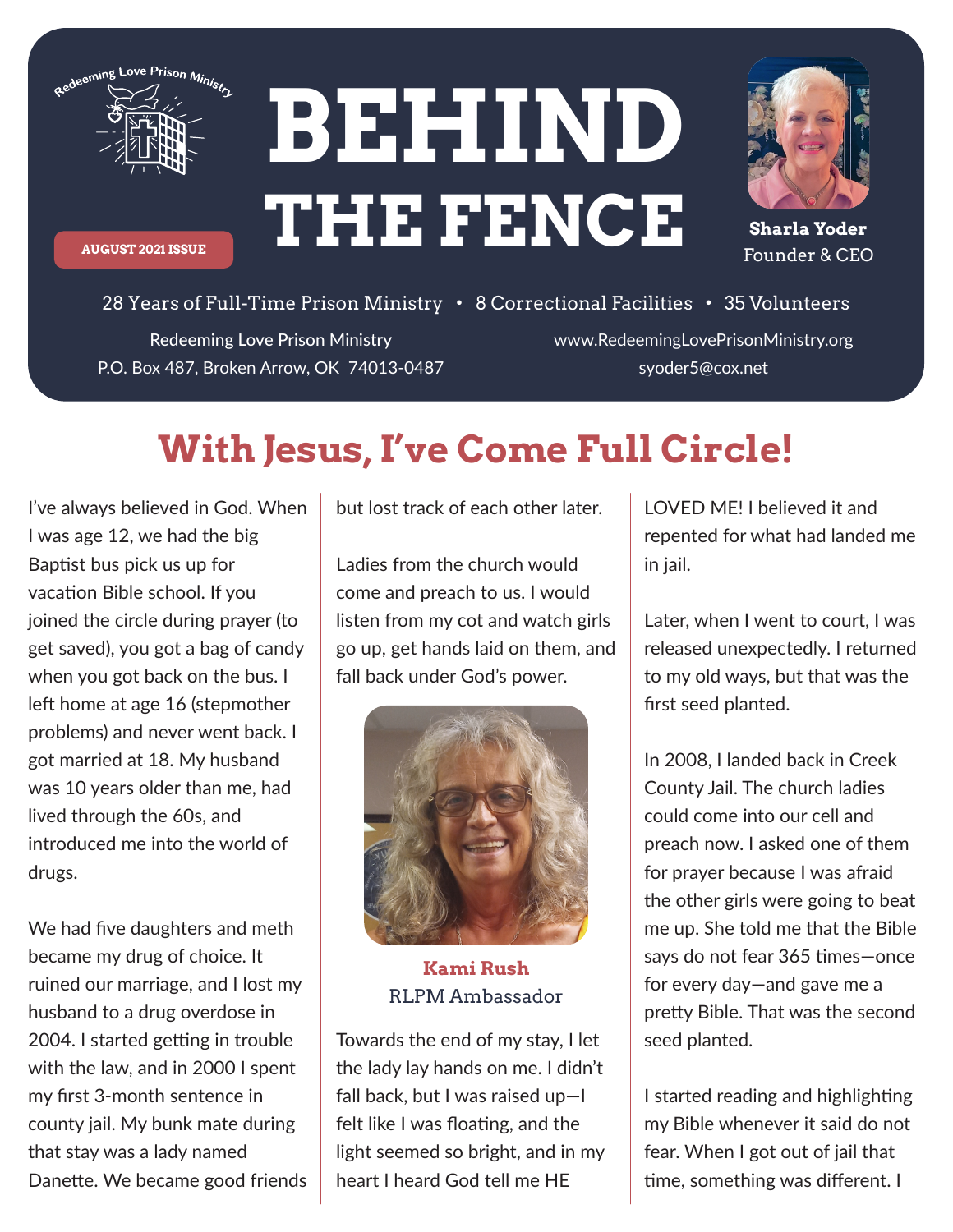took my Bible home with me and continued reading it every morning.

I had another encounter at a duplex where I was living. A man who would clean a church across the street from me every week knocked on my door and said, "I'm not sure why I'm here, but the Lord told me to come over because you're hungry. We have a potluck every Sunday after service—you don't even have to come to church, just come and eat." So, I went to the church, and they weren't judgmental. They didn't seem to care that I was high as a kite. And I started to see what Jesus' love really was. Third seed planted.

Fast forward to June 2010: God led me to another church, telling me in my heart, "This is your new church home." I soon realized that God created me and knew me better than I knew myself. So, I gave myself to Him and that moment I decided to never do another shot of dope.

It was a rough couple of years quitting drugs, getting my body to function without the drugs, but every morning I still got up and read my Bible. I also started watching different preachers and teachers on TV. I would take notes, and the Lord would lead me every step of the way. At my

new church, I learned all about Jesus and miracles and mercy and grace.

Eventually, I began working for the church, administering over their boot camp. Soon a lady came as a recruit and yes, it was the same Danette from my old life years ago. She had changed her life also and was walking with the Lord! She had just been invited to join the Creek County jail team, and I was able to go to orientation/training and get a badge to go into the jail on "the other side." It was so satisfying, so fulfilling, I knew I'd found my calling!

I was able to share with these girls that they didn't have to stay in the pit. We started a teaching and after six weeks we had 18 out of 21 girls in the pod get saved!

I've wanted to do prison ministry for a while but didn't think it was possible. Then, I was referred to Redeeming Love Prison Ministry. Sharla Yoder invited Danette and I to her monthly prayer meetings. They're such a wonderful group of people—all on fire for the Lord!

Danette and I volunteered to be a Pen Pal with inmates under RLPM during the 2020 lockdowns. I applied to take the training with the Department of Corrections, and recently completed it!

I've come full circle, from one side of the jail bars to the other. I'm so thankful to RLPM for opening doors for me to help minister to those behind bars.

I get to go soon with one of the RLPM teams to EWCC women's prisons, and I can't wait! I can't say enough how good my life is with the Lord in it. I hope to be able to go to more prisons and jails with RLPM and help share the Gospel of Jesus... that they don't have to be in bondage and oppressed—they can live the abundant good life!

If Jesus did it for me, He will do it for anyone!

In God's Love, **Kami Rush** RLPM Ambassador

> *You stand before God as if you were Christ,*

*because Christ stood before God as if He were you.*

> *—Charles Spurgeon PREACHER, AUTHOR 19th Century England*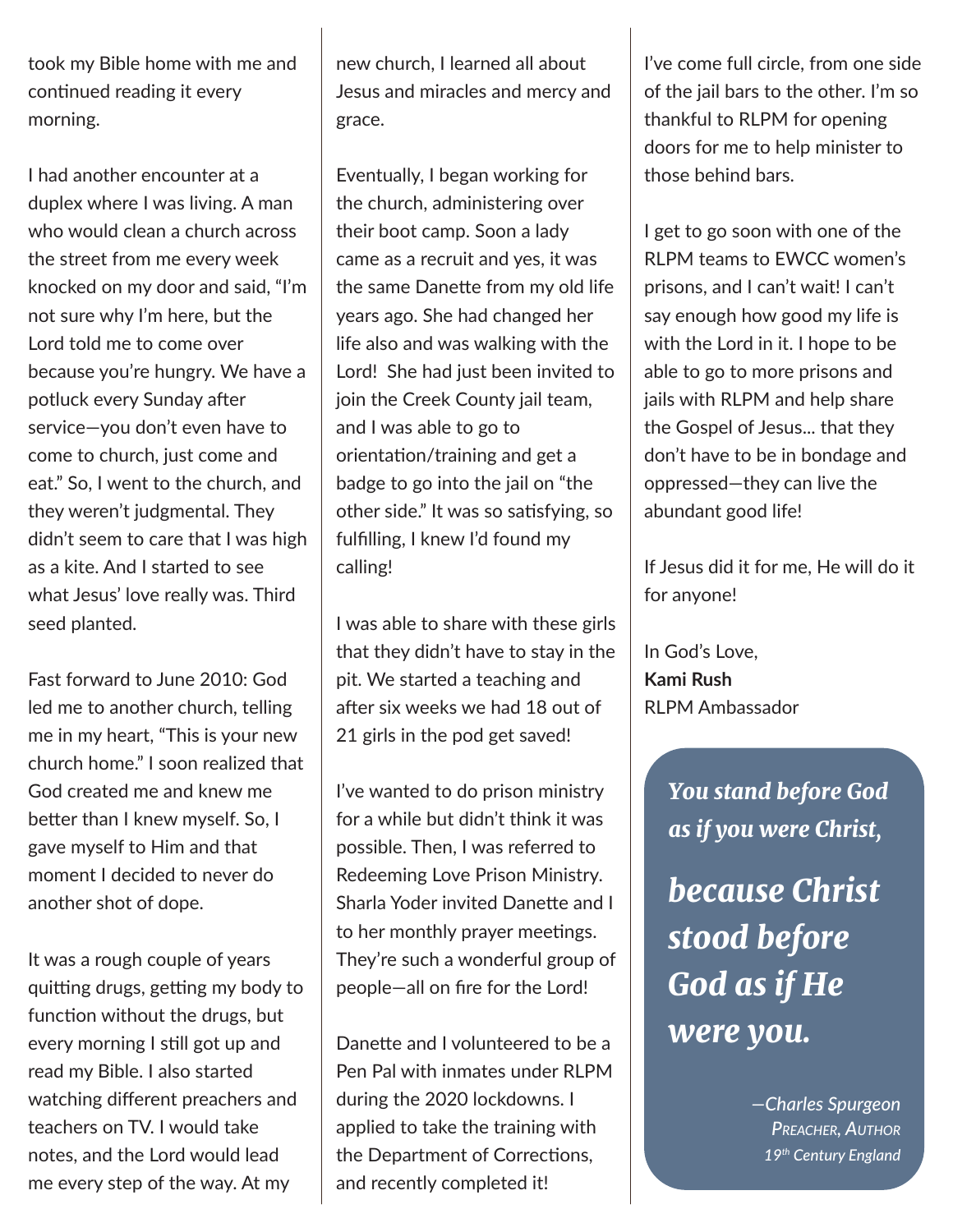**The Zeal of God!** — by Sharla Yoder - *April 17, 1991* —

*NOTE: Soon a�er I was ordained (by Pastor Bob Yandian, Grace Church in Tulsa) and preparing to start Redeeming Love Prison Ministry, the Lord inspired me to write this poem. I believe the words are even more significant today, 30 years later! This poem may not be for you, but perhaps for someone you know who could benefit from it. It's also a good "review" for us all.*

The "zeal of God" is an eager and intense interest in pursuing HIM. It is important that we, as Christians, not only have a zeal for God, but for the things of God. To be zealous is to have passion in our heart to please God, to do His will and to advance His kingdom and glory! It is His love, passion, and compassion in us for others, which comes from knowing God, His Word, and abiding in His presence! It is joyfully given to help us reach and fulfill our individual God-given destiny!

*The zeal of God, dear friend, Belongs in your heart To energize your whole being And consume every part.*

*Be zealous right now Before it's too late Others won't go to hell But they'll enter heaven's gate!*

*If your effect as a Chris�an Has lately been lost, Return to God and be wise Repent at all cost!*

*God's love and compassion is key To His power and great victory. With a heart full of His fiery zeal No demon can hope to repeal...*

*In cool or luke-warmness He will never have pleasure So, receive from His Spirit Fervent zeal without measure!*

*Their lives will be changed To God be ALL glory! In heaven, we'll rejoice, His Redeeming love, our great story!*

*Let your heart be ignited With Holy Ghost fire God's will for your life In you, His desire!*

*The last revival is surely upon us Is Jesus s�ll truly your Lord? Receive now His flaming zeal And then many crowns of reward!*

## **August Prayer Meeting >>> TIME CHANGE <<<**

On **August 2,** we will have our monthly prayer meeting at a new time! *Please come at 6:30 P.M.* 

Afterwards, we will have some watermelon (seedless), cantaloupe, cookies, and beverages. Please call or email me to let me know you are planning to come! These prayer meetings continue to get better and better as God takes us from glory to glory, Amen!

If you are not on the email list and wish to receive more detailed information, please contact the ministry office by phone or by email.

*Details will be sent by email with RSVP required.* We will meet: **Monday, August 2, 2021, at 6:30 PM**

*Redeeming Love Prison Ministries 1213 South Willow Avenue, Broken Arrow, OK 74012 918-252-2772*

**Please RSVP as soon as possible so we know how many to plan on for food and to set up for.** (syoder5@cox.net.) Please watch your e-mail for reminder and details. **Thank you!**